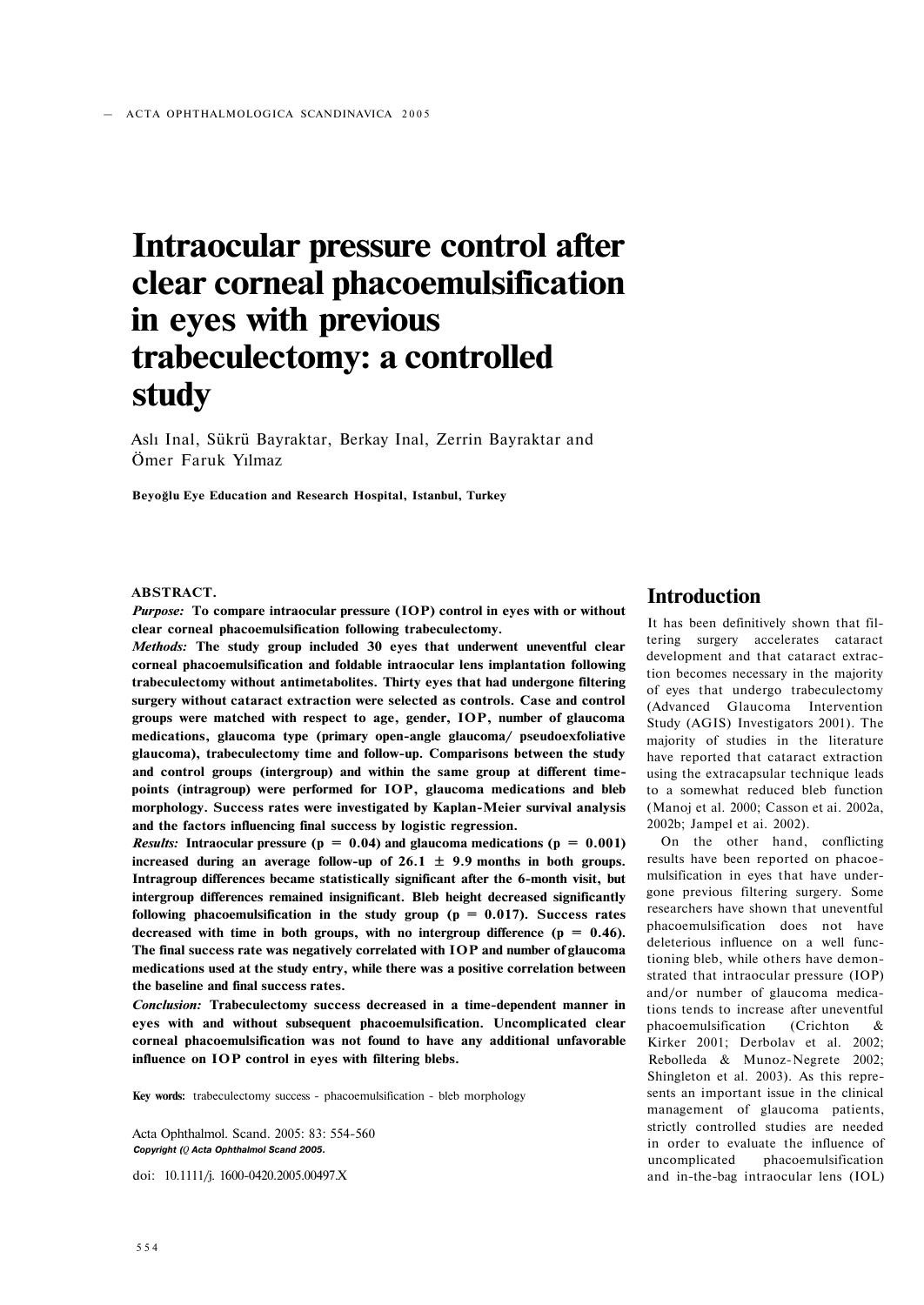implantation in eyes with functioning filtering blebs.

The purpose of this controlled study was to investigate the influence of uneventful clear corneal phacoemulsification and in-the-bag IOL implantation on IOP control in eyes with trabeculectomy blebs. The control group comprised eyes that had undergone previous trabeculectomy but not phacoemulsification. These were matched with the study eyes with regard to age, gender, IOP, glaucoma medications, type of glaucoma (primary open-angle glaucoma/pseudoexfoliative glaucoma), trabeculectomy time and follow-up.

# **Material**

The study protocol had a cohort design. The patients were selected from a pool of 338 patients who underwent trabeculectomy at Beyoglu Eye Education and Research Hospital between 1997 and 2000. The study group was selected from eyes that underwent phacoemulsification following trabeculectomy and the control group from eyes followed without cataract extraction (Fig. 1). The study followed the tenets of the Declaration of Helsinki and was accepted by the hospital's ethical committee.

The study group was selected from 51 patients who underwent phacoemulsification following trabeculectomy. There were two eligibility criteria for the selection process:

(1) primary open-angle glaucoma (POAG) and pseudoexfoliative glaucoma (XFG), and

(2) IOP < 18 mmHg with or without the use of any glaucoma medications at the time of study entry.

Exclusion criteria were as follows:

- (1) primary angle closure glaucoma;
- (2) secondary glaucomas;
- (3) concomitant eye diseases other than cataract and glaucoma;
- (4) antimetabolite use either during or after filtering surgery, and
- (5) posterior capsule rupture and/or vitreous loss during phacoemulsification.

(Eyes with minor complications such as transient corneal oedema and inflammatory reaction following phacoemulsification and those with transient anterior chamber shallowing, choroidal detachment/hypotony and hypema after trabeculectomy were included.)

A total of 33 eyes met the above criteria and were included in the study arm. Those with follow-up of < 6 months (three eyes) were dropped from the study. Finally, 30 eyes of 30 patients were included in the study group. Study eyes were prospectively followed (prospective cohort).

## **Recruitment of the control group**

The control group was selected from a pool of 287 patients who underwent trabeculectomy using the same surgical technique (without antimetabolites) during the same time period at the

same hospital as the study group, but did not have cataract surgery (Fig. 1). The selection process was performed by retrospective chart review (retrospective cohort) and we identified a control eye for each study eye. Therefore, a total of 33 eyes were selected and 33 study-control pairs were produced. The case and control groups did not statistically differ in terms of glaucoma type (POAG/ XFG), gender, mean age, IOP or number of glaucoma medications.

The study-control pairs were matched on a one-to-one basis according to the trabeculectomy time. The matching was carried out in the following manner: the time interval between



Fig. 1. Flowchart of recruited patients and those lost to follow-up.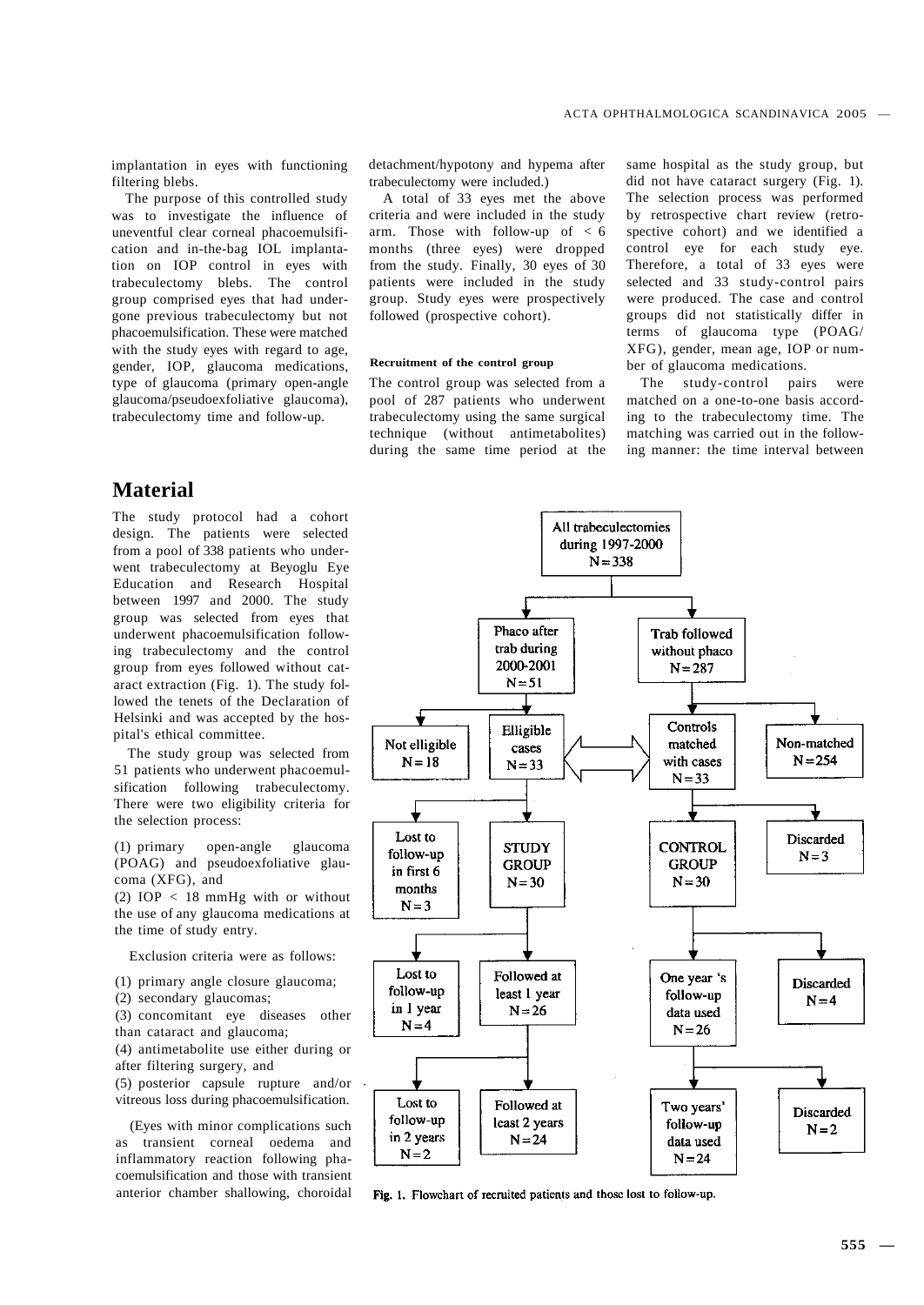the trabeculectomy and phacoemulsification operations was calculated for each eye in the study group; these eyes were then individually matched with control eyes for which follow-up data for equivalent periods of time were available.

As three eyes were dropped from the study group during first 6 months, we also excluded their control partners, so that the control group finally included 30 eyes.

# **Methods**

Preoperative examination of the study eyes included detailed slit-lamp examination for the detection of XFG and type of cataract (cortical, nuclear, posterior subcapsular and combinations). Intraocular pressure was measured with Goldmann applanation tonometry in the morning (between 09.00 and 11.00 hours). The average of the latest three IOP measurements taken before surgery was recorded as the 'preoperative IOP'. The number of glaucoma medications was recorded. For the evaluation of bleb morphology, we used a classification system employed in our clinic: 'diffusely elevated' (microcystic and well functioning); 'moderately elevated' (moderately functioning), and 'flat' (barely visible and non-functional).

Preoperative data for the control eyes, on the other hand, were collected from the medical records.

## **Trabeculectomy technique**

Trabeculectomy surgery was performed under limbus-based conjunctival flaps at the superior quadrant and rectangular scleral flaps of at least half thickness. No antimetabolites were used.

## **Phacoemulsification technique**

Phacoemulsification surgery was performed through a sutureless temporal clear corneal tunnel incision. The Alcon Legacy phacoemulsification machine was used in all cases (Alcon, Fortworth, TX, USA). The 'stop-andchop' technique was preferred for nucleus emulsification. A three-piece hydrophobic acrylic foldable IOL (Alcon AcrySof) was implanted into the capsular bag in all eyes. A capsular

tension ring (CTR) was implanted in eyes with XFG and zonular weakness.

Control visits were scheduled at 3, 6 and 12 months and each year following phacoemulsification in the study group. Additional visits were scheduled in order to determine the surgical success after a new glaucoma medication was added or discarded. In the control group, follow-up data were collected from the records during the corresponding time intervals. Follow-up times were matched in each case, and control pair. The study was terminated for a particular case-control pair if the follow-up of the case was terminated or data for the control were unavailable.

Four parameters were selected as outcome measures and evaluated at each of the control visits: IOP, number of glaucoma medications, surgical success rate and bleb morphology. During control visits, IOP was measured by Goldmann applanation tonometry in the morning (between 09.00 and 11.00 hours). The number of glaucoma medications was recorded.

In our standard trabeculectomy follow-up protocol, we would first attempt digital massage if IOP was  $> 17$  mmHg. If that failed, the decision to start a medication would then be made. No postoperative antimetabolite injection or bleb needling were performed in any of the study or control eyes.

The surgical success of the trabeculectomy was expressed in the following manner: IOP < 17 mmHg without using any glaucoma medications was considered a 'complete success'; IOP < 17 mmHg with medications was considered a 'relative success', and IOP > 17 mmHg despite using glaucoma medications was considered as a 'failure'.

The classifications for bleb morphology used for the control group were the same as for the study group: 'diffusely elevated' (microcystic and well functioning); 'moderately elevated' (moderately functioning), and 'flat' (barely visible and non-functional).

## **Statistics**

For statistical analysis, SPSS for Windows Version 11.0 was used. Changes in IOP, glaucoma medications and surgical success were analysed by using repeated measures ANOVA. Intragroup (data within the same group at different control visits) and intergroup (case and control group data) comparisons were performed.

The intergroup differences in bleb morphology were evaluated using the chi-square test, while intragroup changes within the same groups were investigated using the Friedman test.

Rates of complete and relative success were evaluated with Kaplan -Meier survival analysis and compared in the case and control groups with log-rank test.

Univariate and multivariate logistic regression analyses were carried out in order to establish the true independent risk factors for final success. Patient age, glaucoma type (POAG or XFG), phacoemulsification surgery, IOP, glaucoma medications and surgical success at the time of study entry (not before filtering surgery) were investigated as potential risk factors.

P-values < 0.05 were considered as statistically significant. The study power for the detection of an intergroup difference  $> 2$  mmHg by assuming 'a as 0.05' was calculated to be 92.5% at the 3- and 6-month visits, and 81.5% at the 1-year and 83% at the 2-year visits, respectively.

## **Results**

Patient characteristics are shown in Table 1. The study design ensured that the study and control groups did not statistically differ in terms of age, gender, IOP, number of glaucoma medications and glaucoma type (POAG versus XFG).

In the study group, the mean time between trabeculectomy and phacoemulsification was  $18.5 \pm 18.4$  months (range 1-63 months). According to the study protocol, there was an approximately equivalent time interval  $(18.2 \pm 12.1 \text{ months})$  between the trabeculectomy and study entry in the control group.

The mean follow-up was  $25.9 \pm 9.9$ months (range 6-48 months) in the study and  $26.3 \pm 10.2$  months (range 6-52 months) in the control group. Oneyear follow-up data were available for 86.7% and 2-year data for 80% of eyes.

## **Changes in IOP**

When compared with the baseline IOP, a steady but slow increase was observed in both the case and control groups throughout the follow-up (Table 2). That increase became statistically significant at the 6-month visit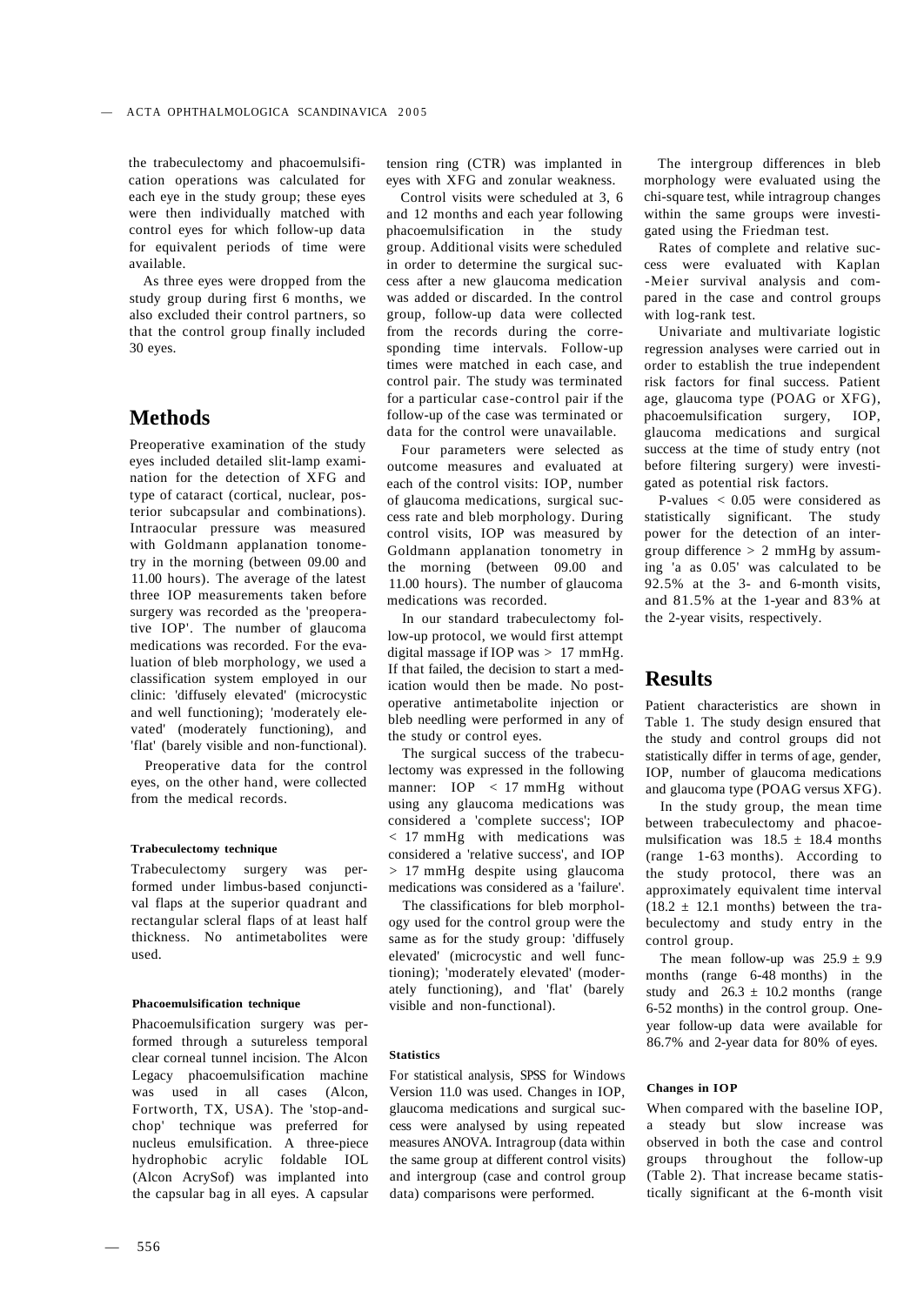| Control group<br>p-value |
|--------------------------|
| 0.14<br>$69.6 \pm 6.3$   |
| 0.41                     |
| 0.88                     |
| 0.92<br>$10.7 \pm 3.8$   |
| 0.40                     |
|                          |

**Table 1.** Baseline patient characteristics.

 $(p = 0.04)$  and remained so throughout the rest of follow-up ( $p = 0.001$ ).

Intergroup differences were not statistically significant, however, in that the mean IOP in the study and control groups did not differ from one another during follow-up visits ( $p = 0.39$ ).

#### **Changes in number of glaucoma medications**

ln-both study and control groups, the number of antiglaucomatous medications increased during follow-up  $(p < 0.0001$ , Table 3). Intragroup differences became statistically significant at the 6-month visit ( $p = 0.001$ ). There was no statistically significant difference in the average number of glaucoma medications between the case and control groups at any follow-up visit ( $p = 0.79$ ).

### **Changes in bleb morphology**

A sudden decrease in bleb height was observed in the study group immediately after phacoemulsification surgery and there was a statistically significant intergroup difference during the first 6 months of follow-up  $(p = 0.017)$ (Table 4). However, intergroup differences were not statistically significant at the year 1 and 2 visits  $(p = 0.33)$ and  $p = 0.65$ , respectively).

## **Changes in surgical success**

The surgical success rates are shown in Table 5. They decreased in both groups in a time-dependent manner ( $p = 0.001$ ) but there was no intergroup difference  $(p = 0.45)$ . There was a moderate

**Table 2.** Change in intraocular pressure.

|                     | Study group    | Control group  | p-value |
|---------------------|----------------|----------------|---------|
| Baseline            | $10.8 \pm 4.1$ | $10.7 \pm 3.8$ | 0.92    |
| Month 3             | $11.0 \pm 3.6$ | $11.7 \pm 4.0$ | 0.53    |
| Month 6             | $11.7 + 4.1$   | $12.2 \pm 3.9$ | 0.58    |
| Year 1 $(n = 52)$   | $12.4 \pm 5.1$ | $12.6 \pm 3.9$ | 0.90    |
| Year 2 ( $n = 48$ ) | $14.0 \pm 4.2$ | $13.2 \pm 3.3$ | 0.43    |

correlation between baseline bleb morphology and final success rate. For the initial diffusely elevated, moderately elevated and flat blebs, the final success rates were 47.8%, 22.2% and 20%, respectively.

## **Kaplan-Meier survival analysis**

The case and control groups did not differ statistically from one another in terms of complete success rates (Fig. 2) (log-rank test,  $p = 0.67$ ). Mean survival times for complete success were  $16.1 \pm$ 1.9 and  $12.7 \pm 2.1$  months in the case and control groups, respectively.

Neither did they differ statistically in terms of relative success rates (log-rank test,  $p = 0.40$ ). Mean survival times for relative success were  $23.5 \pm 0.5$  and  $23.8 \pm 0.9$  months in the case and control groups, respectively.

## **Logistic regression analysis**

Three factors were found to have influence on final success rates. Intraocular pressure and number of glaucoma medications at study entry had negative influence ( $p = 0.036$  and  $p =$ 0.004, respectively), while baseline success had a positive correlation with final success rates ( $p = 0.017$ ). Neither phacoemulsification surgery ( $p = 0.79$ ) nor patient age had any influence on final success  $(p = 0.58)$ . Eyes with XFG had better success rates at the 6 month visit but the significance was lost after 1 year. The length of time between trabeculectomy and phacoemulsification did not have any correlation

with final success rates in the study group  $(p = 0.91)$ .

# **Discussion**

The influence of phacoemulsification on IOP control in patients with functioning filtering blebs has been previously investigated. In an uncontrolled study, it was reported that in 49 eyes with well functioning filtering blebs and without glaucoma medications, IOP increased a statistically significant amount following phacoemulsification, but postphaco IOP was still less than that before trabeculectomy (Rebolleda & Munoz-Negrete 2002). In separate uncontrolled studies, statistically significant increases in IOP and number of glaucoma medications were reported following phacoemulsification in previously filtered eyes (Crichton & Kirker 2001; Derbolav et al. 2002; Shingleton et al. 2003).

However, in none of these studies was a well known feature of traditional filtration surgery taken into account: the time-dependent decrease in the surgical success of trabeculectomy function (Chen et al. 1997). Ehrnrooth et al. (2002) studied the longterm results of trabeculectomy in eyes without cataract surgery and reported that the year 1 success rate of 82% decreased to 40% at the end of year 4. We thought that in order to reach valid and appropriate conclusions about the influence of phacoemulsification surgery on functioning filtering blebs, a well matched control group (eyes followed without phacoemulsification following trabeculectomy) should be incorporated in the study design.

In a retrospective, case-control study, any adverse effect of temporal clear corneal phacoemulsification on IOP control could not be demonstrated in eyes with filtering blebs (Park et al. 1997). On the other hand, another group reported that a greater percentage of filtered eyes needed additional glaucoma medications following superior quadrant clear corneal phacoemulsification (Casson et al. 2002a, 2002b). In another controlled study, it was found that phacoemulsification surgery could adversely influence the success of antimetabolite augmented trabeculectomy surgery (Swamynathan et al. 2004).

In the present study, the case and control groups did not differ in terms of gender, mean age, IOP, number of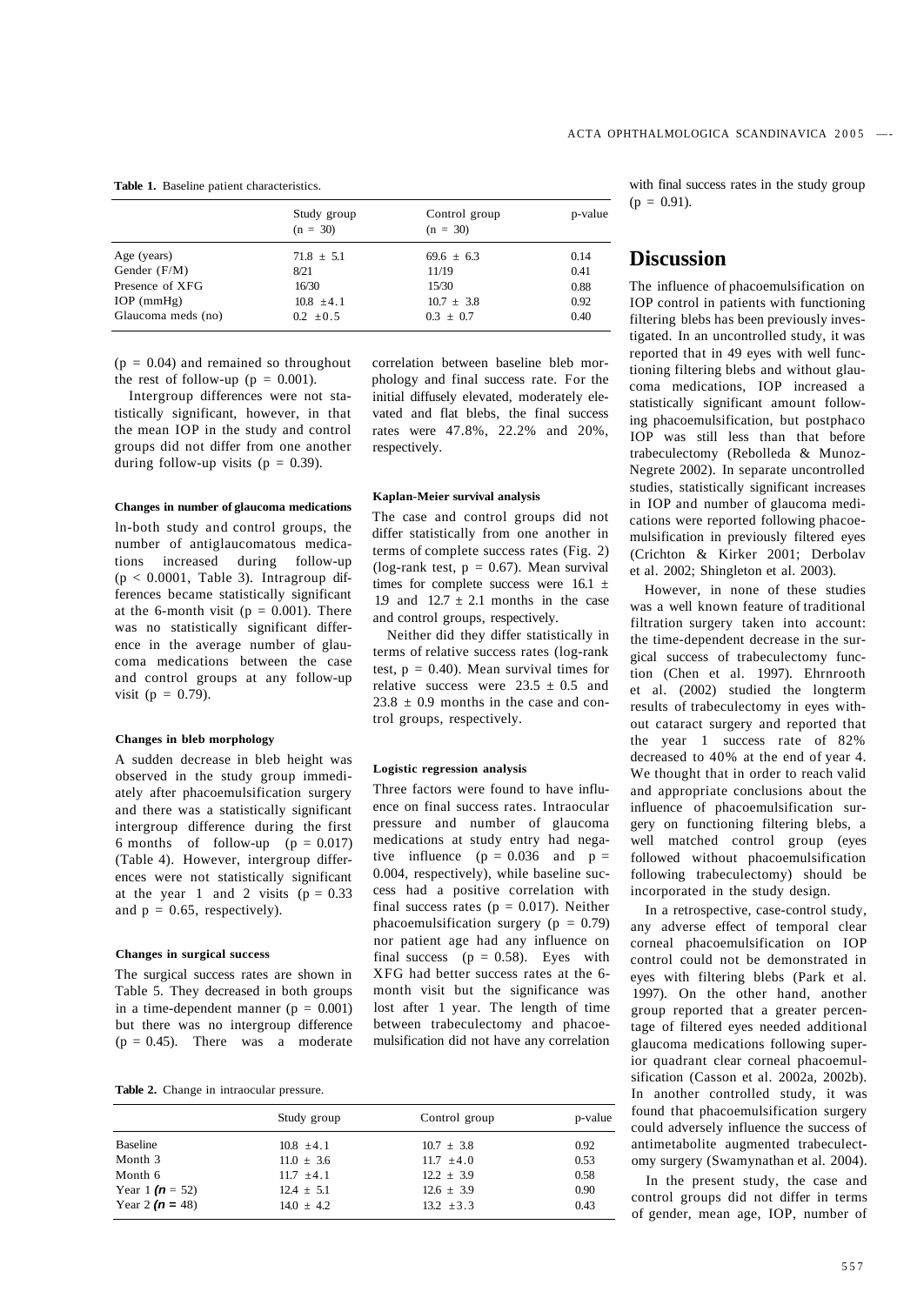|                     | Study group   | Control group | p-value |
|---------------------|---------------|---------------|---------|
| <b>Baseline</b>     | $0.2 + 0.5$   | $0.3 \pm 0.7$ | 0.40    |
| Month 3             | $0.2 \pm 0.5$ | $0.5 \pm 0.8$ | 0.14    |
| Month 6             | $0.4 \pm 0.6$ | $0.6 \pm 0.8$ | 0.30    |
| Year 1 $(n = 52)$   | $0.7 \pm 0.8$ | $0.8 \pm 0.9$ | 0.51    |
| Year 2 ( $n = 48$ ) | $1.0 \pm 1.0$ | $1.2 + 1.1$   | 0.57    |

**Table** 3. Change in the number of glaucoma medications.

glaucoma medications or glaucoma type (POAG/XFG), and control eyes were individually matched with the study eyes according to the trabulectomy time (time interval between filtering surgery and study entry) and length of follow-up. Our study's design was similar to those of Casson et al. (2002a, 2002b) and Caprioli et al. (1997), but the eyes in our study group were prospectively followed (prospective cohort). However, the control eyes were selected and data collected by retrospective chart review (retrospective cohort), our study was non-masked and could include some biases. Another possible source of bias in the current study might be the exclusion of those eyes in which posterior capsular rupture and/or vitreous loss occurred during phacoemulsification. This might lead to an underestimation of the possible unfavourable influence of phacoemulsification on the filtering bleb.

Our results were quite similar to those of Caprioli et al. (1997), but

Table 4. Change in bleb morphology.

|                     | Study<br>group | Control        | p-value  |
|---------------------|----------------|----------------|----------|
|                     |                | group          |          |
| <b>Baseline</b>     |                |                |          |
| Diffusely elevated  | 21             | 25             |          |
| Moderately elevated | 6              | 3              | 0.46     |
| Flat                | 3              | $\overline{2}$ |          |
| Month 3             |                |                |          |
| Diffusely elevated  | 15             | 24             |          |
| Moderately elevated | 11             | $\overline{c}$ | $0.012*$ |
| Flat                | $\overline{4}$ | $\overline{4}$ |          |
| Month 6             |                |                |          |
| Diffusely elevated  | 17             | 23             |          |
| Moderately elevated | 11             | 3              | $0.017*$ |
| Flat                | $\overline{2}$ | 4              |          |
| Year 1 $(n = 52)$   |                |                |          |
| Diffusely elevated  | 13             | 17             |          |
| Moderately elevated | 11             | 6              | 0.33     |
| Flat                | $\overline{2}$ | 3              |          |
| Year 2 ( $n = 48$ ) |                |                |          |
| Diffusely elevated  | 9              | 11             |          |
| Moderately elevated | 11             | 11             | 0.65     |
| Flat                | 4              | $\overline{2}$ |          |

\* Statistically significant.

somewhat different from those of Casson et al. (2002a, 2002b). We found that IOP control progressively worsened and the number of glaucoma medications had to be increased both in eyes with and without phacoemulsification following filtering surgery in a time-dependent manner. In our study, all the trabeculectomies were performed without antimetabolites and therefore it would not be appropriate to compare our results with those of Swamynathan et al. (2004).

The influence of phacoemulsification on bleb morphology has been the subject of various studies in the literature (Chen et al. 1998). A decrease in bleb height has been described as the usual finding following phacoemulsification and the presence of a functional (diffusely elevated) bleb prior to cataract surgery has been reported not to guarantee longterm IOP control after phacoemulsification (Rebolleda & Munoz-Negrete 2002). Most studies have found that bleb appearance changed

somewhat and bleb function deteriorated after phaco surgery, but extensive fibrosis and the complete loss of bleb function have been rarely reported. Manoj et al. (2000) were unable to detect complete cicatrization of the filtration blebs in any of their study eyes following phacoemulsification surgery.

In our study, worsening of bleb morphology (decrease in bleb height and size) did indeed occur in both the control and study eyes. The changes observed in the bleb morphology were somewhat different between the two groups, however. In the control group a slow and time-dependent progressive flattening was observed, while a sudden decrease in bleb height occurred immediately following phacoemulsification surgery in most of the study eyes. We propose that reduction of aqueous production and augmentation of uveoscleral outflow due to the inflammation caused by phacoemulsification surgery probably contributed to that rapid reduction of bleb height and/or size in our study eyes. It took 6 months or longer for the inflammation induced by the cataract surgery to subside and bleb morphology of study and control eyes only became similar after the year 1 control visit. We considered that conventional outflow was only minimally influenced by phaco surgery in our cases because only those eyes with open angles were selected for the study.

There were some differences between the previous studies and ours. First of all, we set the criteria of TOP < 18 mmHg without any antiglaucomatous medication' for complete success and 'IOP < 18 mmHg with medications' for relative success. In many studies, target IOP had been selected as 22 mmHg instead of 18 mmHg (Casson et al. 2002a, 2002b; Derbolav et al. 2002). We set < 18 mmHg' as the target pressure because the Advanced Glaucoma Intervention Study (AGIS) Investigators (2000) demonstrated that halting the progression of visual field damage could be achieved only if IOP was kept at < 18 mmHg on all control visits in eyes with advanced glaucoma.

The second important difference was our patient selection criteria. In contrast with previous studies, we also included those eyes considered as relative successes (those already using glaucoma medications at study entry) in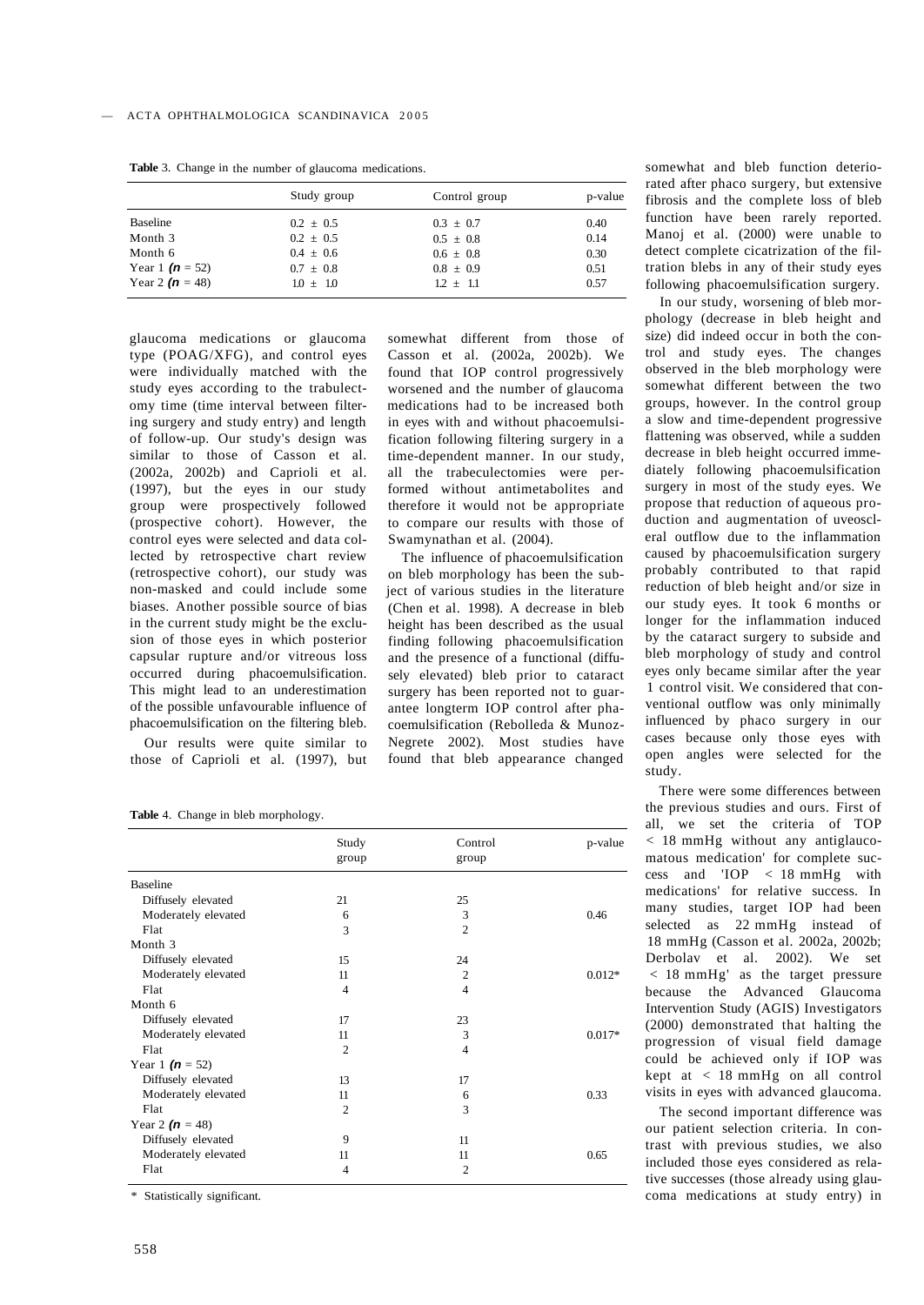Table 5. Change in success rates.

|                          | Study<br>group | Control        | p-value |
|--------------------------|----------------|----------------|---------|
|                          |                | group          |         |
| <b>Baseline</b>          |                |                |         |
| Complete success         | 23             | 23             |         |
| Relative success         | 7              | 7              | 1.0     |
| Failure                  | $\mathbf{0}$   | $\Omega$       |         |
| Month 3                  |                |                |         |
| Complete success         | 24             | 20             |         |
| Relative success         | 5              | 8              | 0.49    |
| Failure                  | 1              | $\overline{2}$ |         |
| Month 6                  |                |                |         |
| Complete success         | 17             | 16             |         |
| Relative success         | 13             | 13             | 0.59    |
| Failure                  | $\mathbf{0}$   | 1              |         |
| Year 1 ( $n = 52$ )      |                |                |         |
| Complete success         | 14             | 12             |         |
| Relative success         | 10             | 13             | 0.65    |
| Failure                  | $\overline{2}$ | 1              |         |
| Year 2 ( $\kappa = 48$ ) |                |                |         |
| Complete success         | 10             | 11             |         |
| Relative success         | 11             | 12             | 0.58    |
| Failure                  | 3              |                |         |

addition to those considered as complete successes, because we thought that such a study population would more accurately reflect the common patient population in daily practice. At the study entry, complete success was present in 76.7% and partial success in 23.3% of our study and control groups. Rates of complete success decreased to 56.7%, 53.8% and 41.7% in the study group and 53.3%,

46.2% and 45.8% in the control group at the 6-month, 1-year and 2-year visits, respectively. The study and control groups did not statistically differ from one another in terms of the decreasing success rates.

In our study, we performed logistic regression analysis in order to identify the independent variables that had significant influence on the surgical success. In that analysis, it was found that



Fig. 2. Kaplan-Meier survival analysis for success.

a low IOP without concomitant use of glaucoma medications at study entry was associated with better survival at the end. As compared with final failures, the mean baseline IOP was 2 mmHg lower in the finally successful eyes (9.7 mmHg versus 11.7 mmHg). This was also the case in the study by Rebolleda & Munoz-Negrete (2002). The multivariate logistic regression model also proved that undergoing uneventful phacoemulsification and in-the-bag IOL implantation would not have any statistically significant influence on IOP control following trabeculectomy.

In our study, the type of glaucoma (POAG or XFG) was not shown to influence the final success. This might be somewhat contrary to the relevant literature. Pseudoexfoliative glaucoma has been described as being generally associated with an increased number of complications and more inflammation due to the disturbance of the blood -aqueous barrier (Ritch et al. 2002). It has also been shown that phacoemulsification may independently reduce IOP more in eyes with XFG than in those with POAG (Shingleton et al. 2003). In our study, IOP control was indeed slightly better in eyes with XFG than in those with POAG in the short term (during the first year), probably due to that influence, but this was not the case in the long term.

In conclusion, our study demonstrated that the success of filtering surgery gradually diminished and IOP control progressively worsened in a time-dependent manner. As our results demonstrated that uneventful clear corneal phacoemulsification did not have any additional deleterious influence on that course, we suggest that cataract surgery may be performed in eyes with functioning filtering blebs whenever necessary.

# **References**

- Advanced Glaucoma Intervention Study (AGIS) Investigators (2000): Advanced Glaucoma Intervention Study: 7. The relationship between control of intraocular pressure and visual field deterioration. Am J Ophthalmol 130: 429-440.
- Advanced Glaucoma Intervention Study (AGIS) Investigators (2001): Advanced Glaucoma Intervention Study: 8. Risk of cataract formation after trabeculectomy. Arch Ophthalmol 119: 1771-1779.